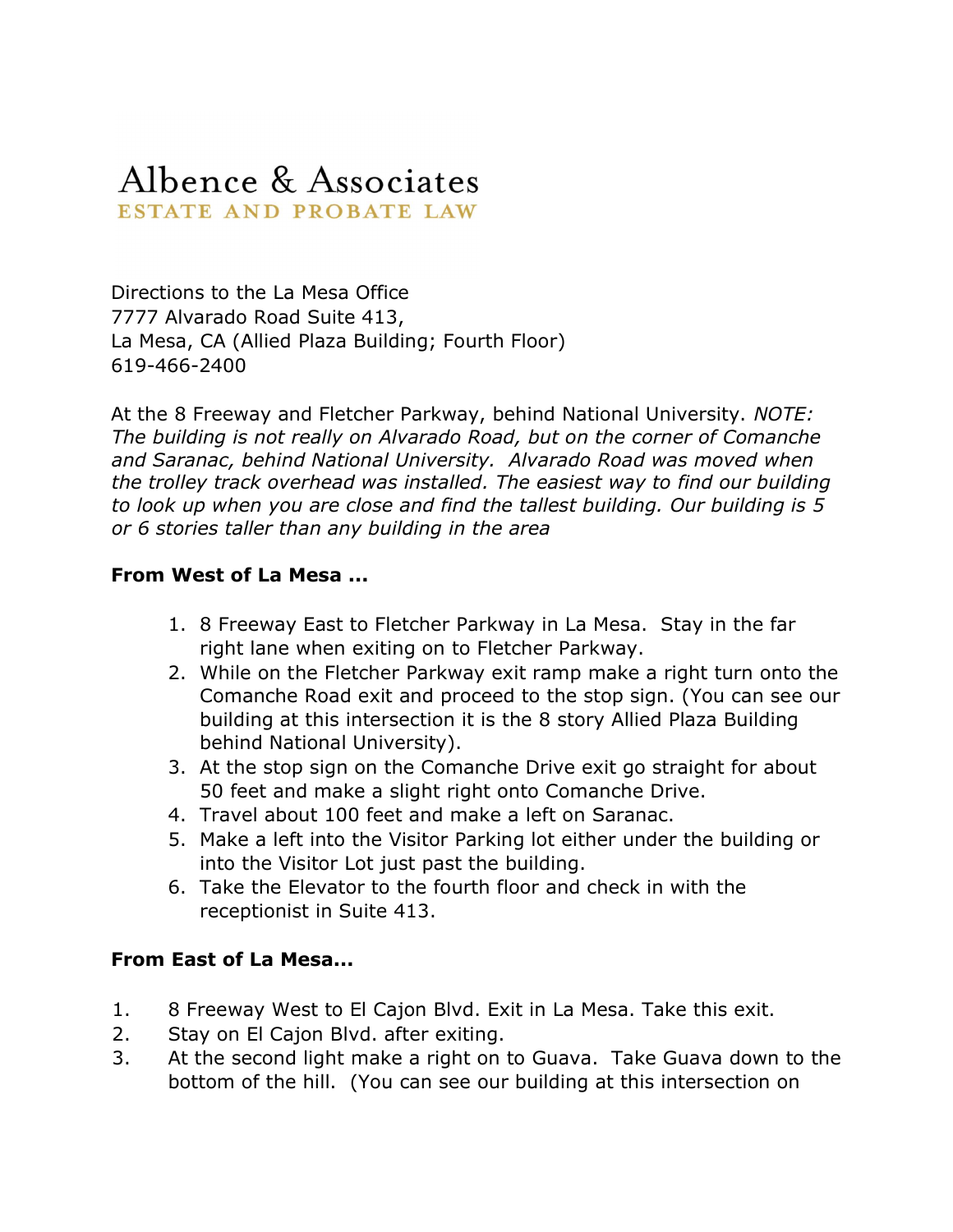your left. It is the 8 story Allied Plaza Building behind National University).

- 4. Make a left on Alvarado go about 100 feet.
- 5. Make another left on Comanche. Travel 100 feet and make another left on Saranac.
- 6. Make a left into the Visitor Parking lot either under the building or into the Visitor Lot just past the building. Take the Elevator to the fourth floor and check in with the receptionist in Suite 413.

NOTE: The building is not really on Alvarado Road, but on the corner of Comanche and Saranac, behind National University. Alvarado Road was moved when the trolley track overhead was installed. The easiest way to find our building to look up when you are close and find the tallest building. Our building is 5 or 6 stories taller than any building in the area.

7777 Alvarado Road – Front of office